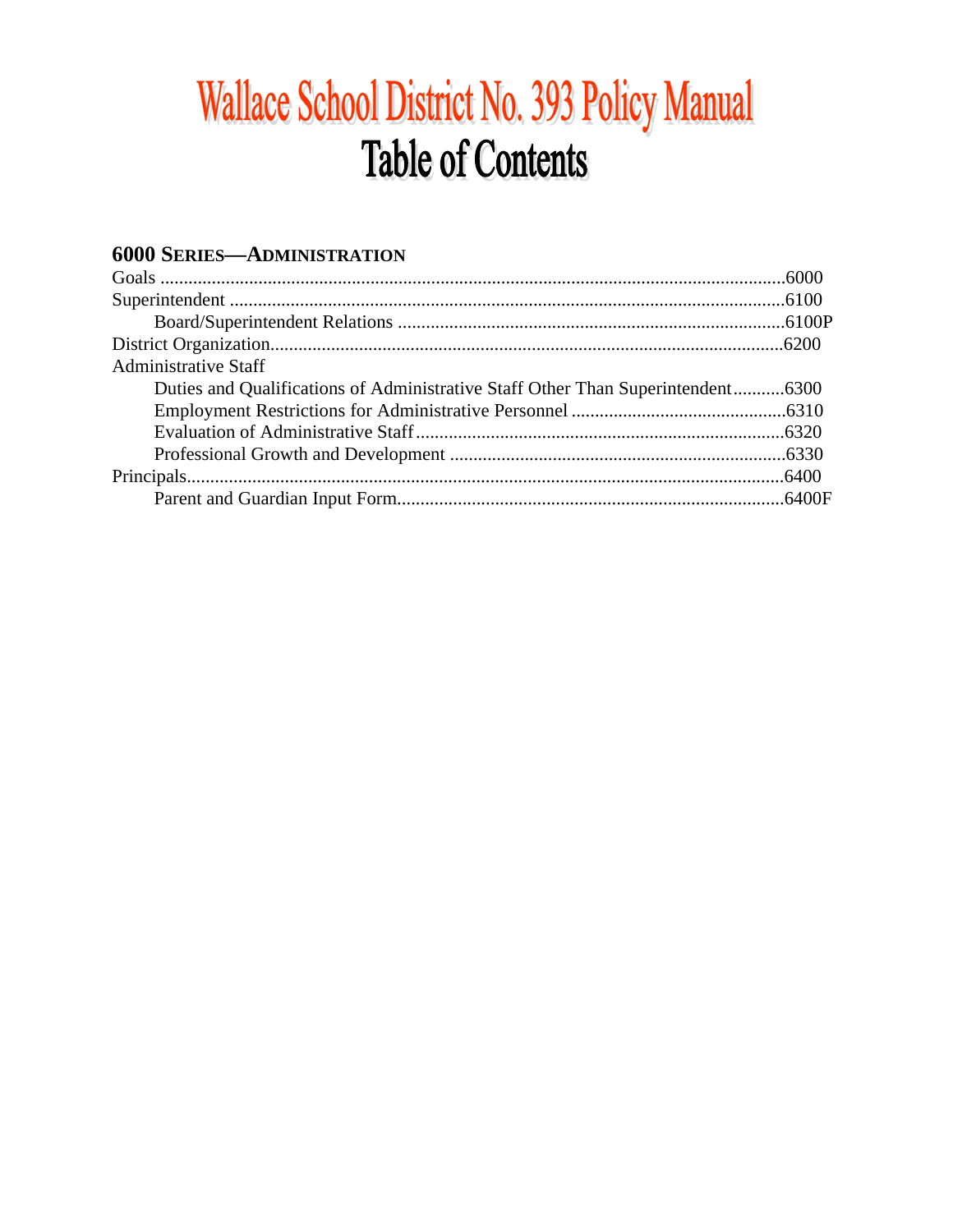#### <span id="page-1-0"></span>**ADMINISTRATION 6000**

#### Goals

The administrative staff's primary functions are to manage the District and to facilitate the implementation of a quality educational program. It is goal of the Board that the administrative organization:

- 1. Provide for efficient and responsible supervision, implementation, evaluation, and improvement of the instructional program, consistent with the policies established by the Board;
- 2. Provide effective and responsive communication with staff, students, parents, and other citizens; and
- 3. Foster staff initiative and rapport.

The District's administrative organization shall be designed so that all divisions and departments of the District are part of a single system guided by Board policies which are implemented through the Superintendent. Principals and other administrators are expected to administer their facilities in accordance with Board policy and the Superintendent's rules and procedures.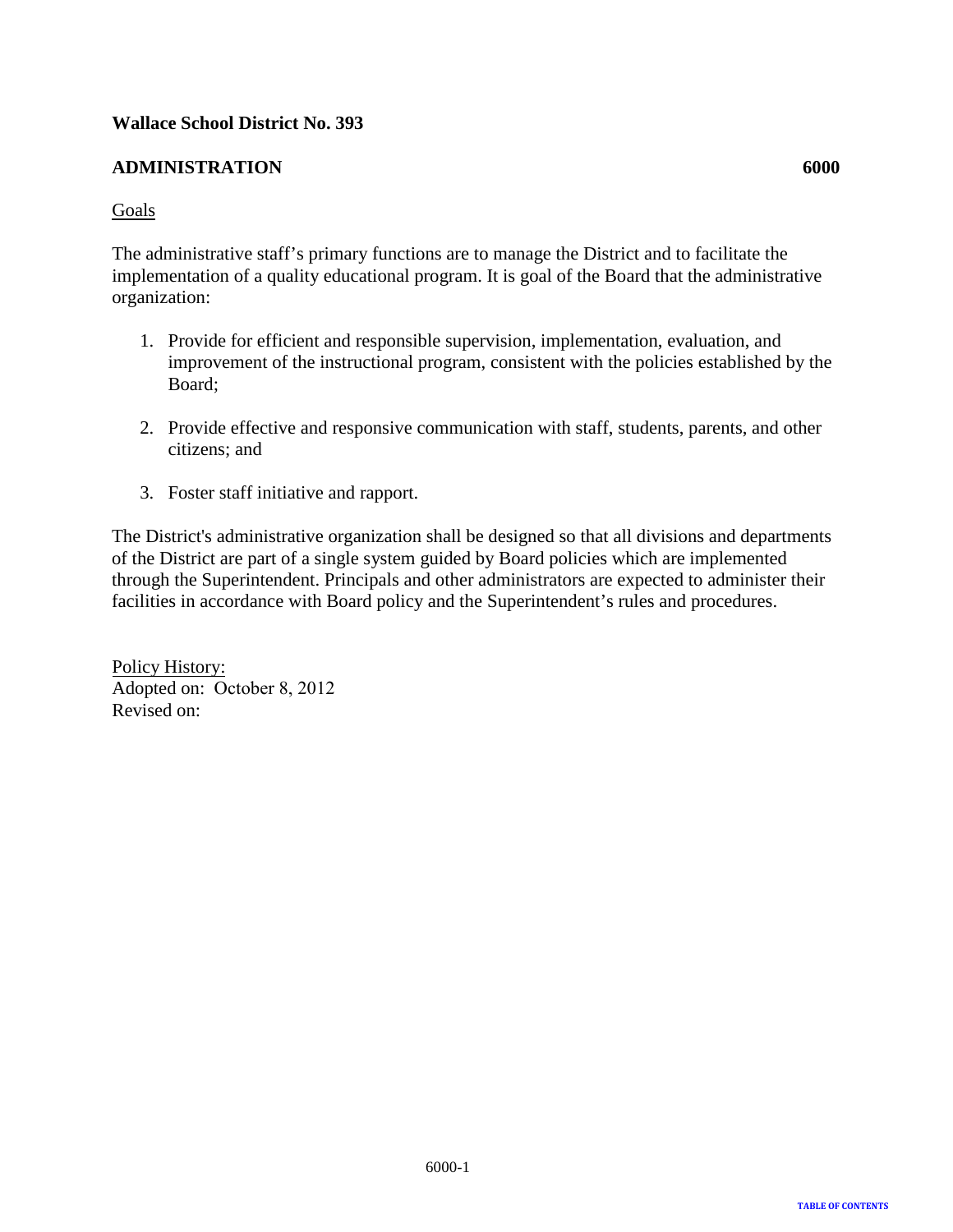# <span id="page-2-0"></span>**ADMINISTRATION 6100**

#### Superintendent

#### Duties and Authorities

The Superintendent is the District's executive officer and is responsible for the administration and management of the District schools, in accordance with Board policies and directives and State and federal law. The Superintendent is hereby granted authority to act on behalf of the Board and the District in all administrative matters with the exception of those matters specifically reserved for the Board in law or rule for which there lawfully cannot be any delegation by the Board. The Superintendent is also authorized to develop administrative procedures to implement Board policy and to delegate duties and responsibilities. When a written procedure is developed, the Superintendent or designee shall submit it to the Board as an information item. Delegation of power or duty, however, shall not relieve the Superintendent of responsibility for the action which was delegated.

The Board hereby delegates authority to the Superintendent to declare positions vacant should an employee willfully refuse to acknowledge receipt of an employment contract or the employment contract is not signed and returned to the Board in the designated period of time.

#### Qualifications and Appointment

The Superintendent must be of good character and of unquestionable morals and integrity. The Superintendent shall have the experience and the skills necessary to work effectively with the Board, District employees, students, and the community. The Superintendent shall have a valid superintendent's endorsement.

When the office of the Superintendent becomes vacant, the Board will conduct a search to find the most capable person for the position. Qualified staff members who apply for the position will be considered for the vacancy.

#### Evaluation

The Board will conduct a written formal evaluation, at least annually, of the performance of the Superintendent using standards and objectives developed by the Superintendent and the Board which are consistent with the District's mission and goal statements. The Board shall include progress towards the targets for student outcomes found in the Annual Strategic Plan in the evaluation by using relevant data to measure growth.

A specific time shall be designated for a formal evaluation session. The evaluation should include a discussion of strengths and weaknesses in the year immediately preceding the evaluation, as well as performance areas needing improvement.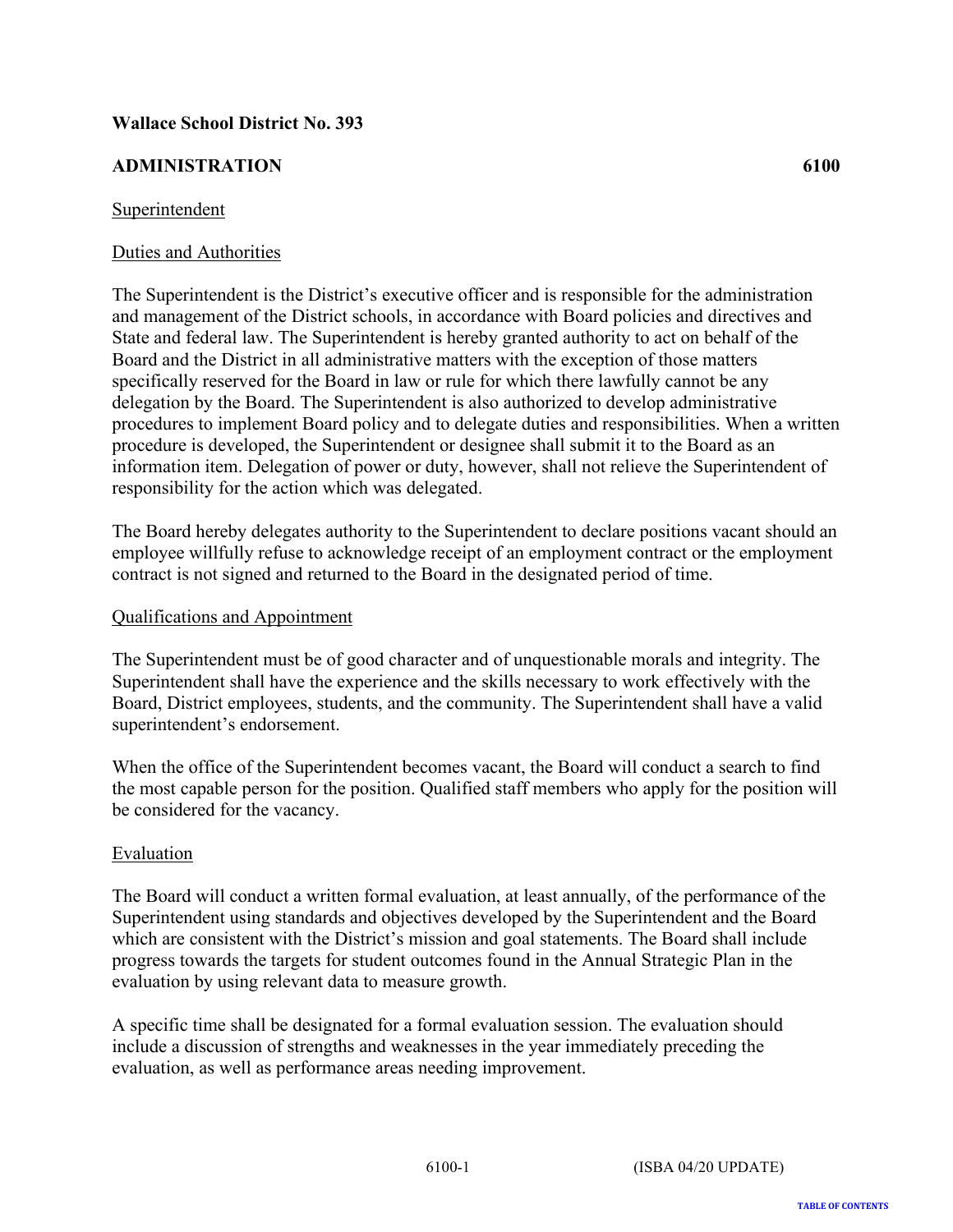A portion of the evaluation must include multiple objective measures of student growth in achievement as defined in Section 33-1001, Idaho Code.

#### Compensation and Benefits

The Board and the Superintendent shall enter into a contract approved by the State Superintendent of Public Instruction. This contract shall govern the employment relationship between the Board and the Superintendent.

Cross Reference: 1315 District Planning Legal Reference: I.C. § 33-320 Strategic Planning and Training<br>I.C. § 33-513 Professional Personnel Professional Personnel I.C. § 33-1001 Definitions IDAPA 08.02.02.120 Local District Evaluation Policy Hancock v. Idaho Falls School District No. 91, No. CV-04-537-E-BLW, 2006 U.S. Dist. Ct. LEXIS 52243

Policy History: Adopted on: October 8, 2012 Revised on: January 13, 2014 Revised on: August 11, 2014 Revised on: November 10, 2014 Revised on: April 9, 2018

Revised on: January 11, 2021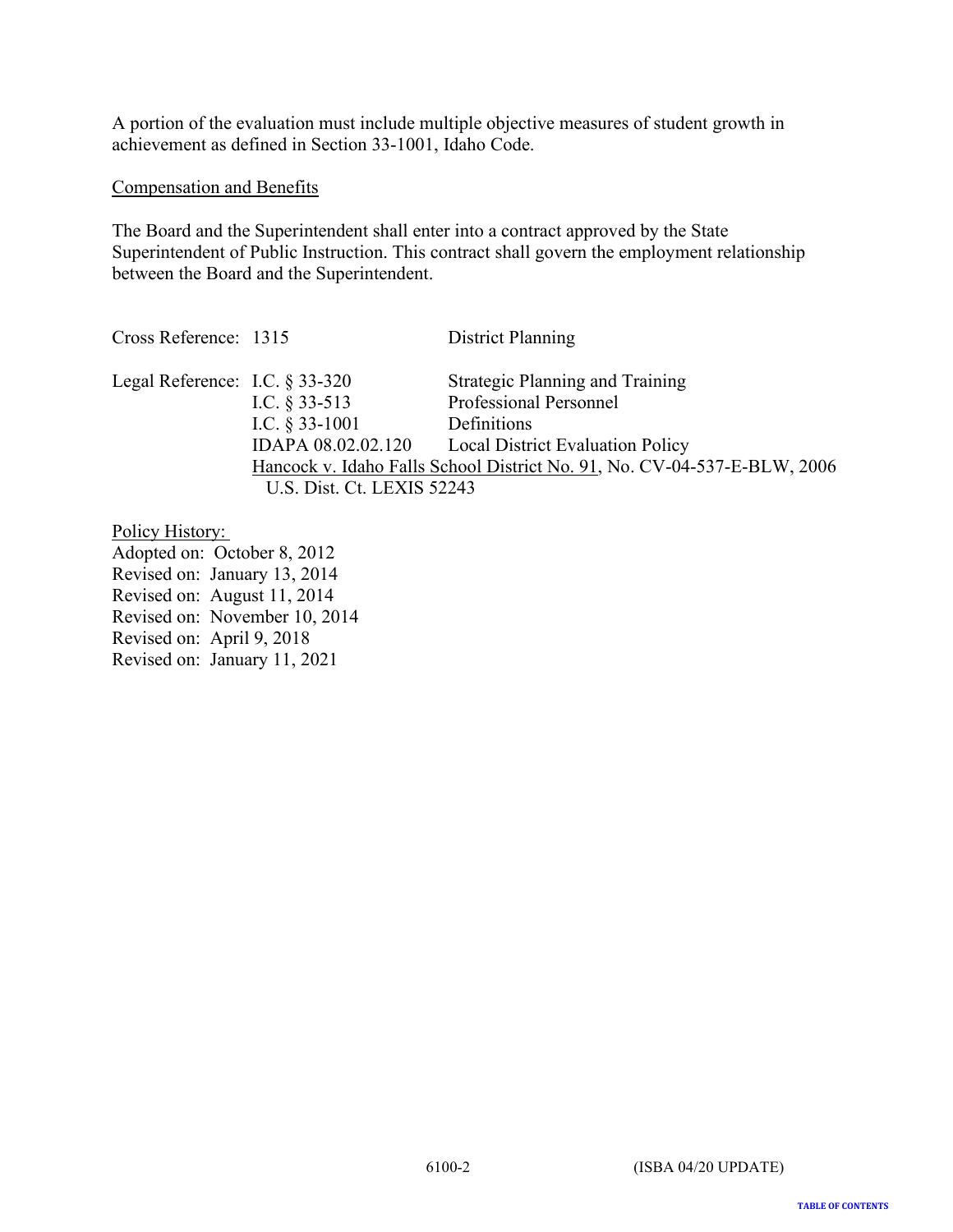#### <span id="page-4-0"></span>**ADMINISTRATION 6100P**

# Board/Superintendent Relations

| The Board shall:                                                                                              | The Superintendent shall:                                                                                                                                                                                                                                                                                                                                      |
|---------------------------------------------------------------------------------------------------------------|----------------------------------------------------------------------------------------------------------------------------------------------------------------------------------------------------------------------------------------------------------------------------------------------------------------------------------------------------------------|
| Select the Superintendent and delegate to him or<br>her all necessary administrative powers                   | Serve as chief executive officer of the<br>District.                                                                                                                                                                                                                                                                                                           |
| Adopt policies for the operations of the school<br>system and review administrative procedures.               | Recommend policies or policy changes to<br>the Board and develop procedures that<br>implement Board policy.                                                                                                                                                                                                                                                    |
| Formulate a statement of goals reflecting the<br>philosophy of the District.                                  | Provide leadership in the development,<br>operation, supervision, and evaluation of<br>the educational program.                                                                                                                                                                                                                                                |
| Adopt annual objectives for improvement of the<br>District.                                                   | Recommend annual objectives for<br>improvement of the District.                                                                                                                                                                                                                                                                                                |
| Approve courses of study.                                                                                     | Recommend courses of study.                                                                                                                                                                                                                                                                                                                                    |
| Approve textbooks.                                                                                            | Recommend textbooks.                                                                                                                                                                                                                                                                                                                                           |
| Approve the annual budget.                                                                                    | Prepare and submit the annual budget.                                                                                                                                                                                                                                                                                                                          |
| Employ certificated and classified staff, in its<br>discretion, upon recommendation of the<br>Superintendent. | Recommend candidates for employment as<br>certificated and classified staff.                                                                                                                                                                                                                                                                                   |
| Authorize the allocation of certificated and<br>classified staff.                                             | Recommend staff needs based on student<br>enrollment; direct and assign teachers and<br>other employees of the schools under his or<br>her supervision; organize, reorganize, and<br>arrange the administrative and supervisory<br>staff, including instruction and business<br>affairs, as best serves the District, subject to<br>the approval of the Board. |
| Approve contracts for construction, remodeling,<br>or major maintenance.                                      | Recommend contracts for major<br>construction, remodeling, or maintenance.                                                                                                                                                                                                                                                                                     |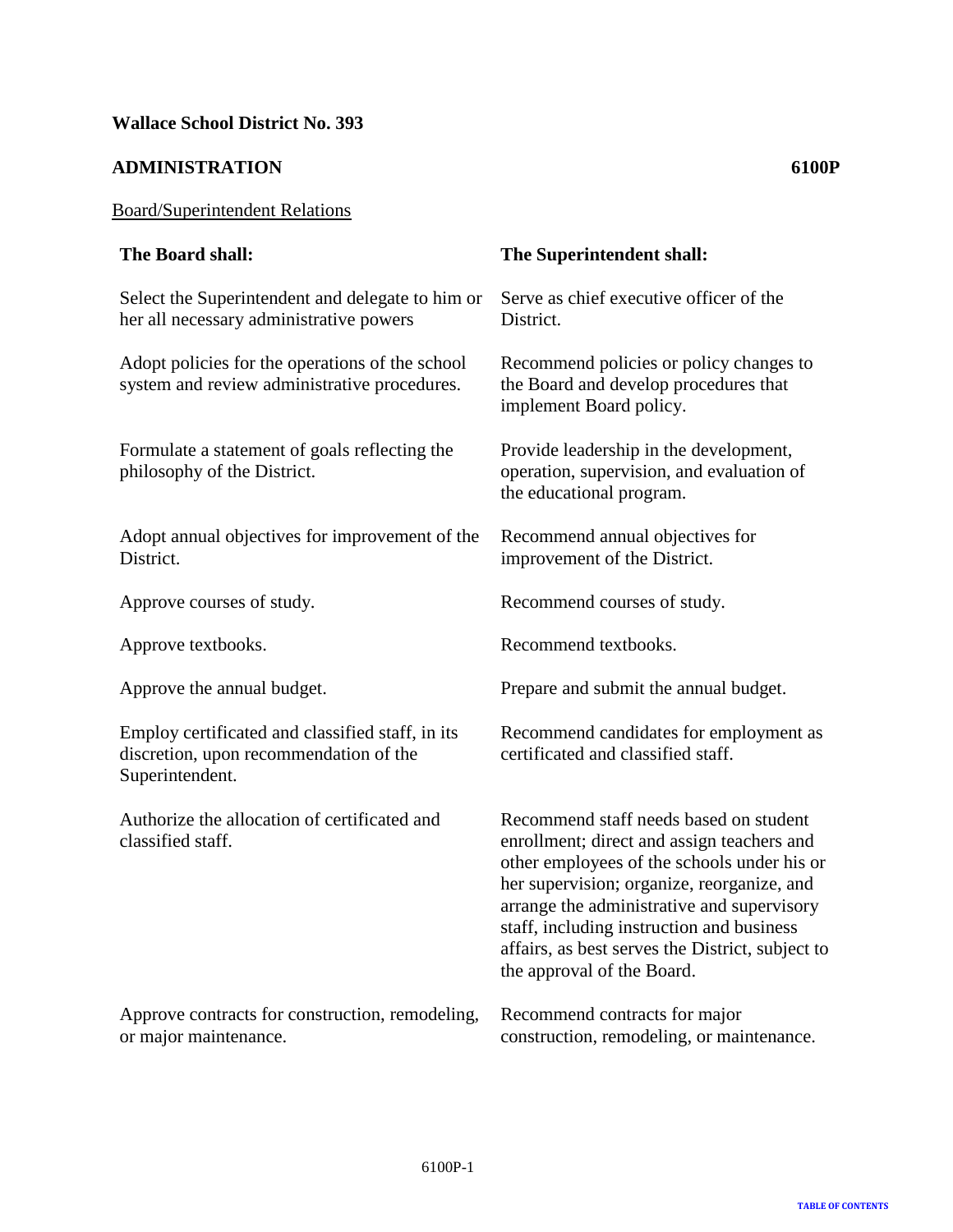Approve payment of vouchers and payroll. Recommend payment of vouchers and

Approve proposed major changes of school plant and facilities.

Approve collective bargaining agreements. Supervise negotiation of collective

Assure that appropriate criteria and processes for evaluating staff are in place.

Appoint citizens and staff to serve on special Board committees, if necessary.

Serve as final arbitrator for staff, citizens, and students.

Promptly refer all criticisms, complaints, and suggestions called to its attention to the Superintendent.

Authorize the ongoing professional enrichment of its administrative leader as feasible.

Approve appropriate District expenditures recommended by the Superintendent for the purpose of ongoing District operations.

#### **The Board shall: The Superintendent shall:**

payroll.

Prepare reports regarding school plant and facilities needs.

bargaining agreements.

Establish criteria and processes for evaluating staff.

Recommend formation of ad hoc citizens' committees.

Conduct regular and special meetings. As necessary attend all Board meetings and all Board and citizen committee meetings, serve as an ex-officio member of all Board committees and provide administrative recommendations on each item of business considered by each of these groups.

> Inform the Board of appeals and implement any such forthcoming Board decisions.

> Respond and take action on all criticism, complaints, and suggestions as appropriate.

Undertake consultative work, speaking engagements, writing, lecturing, or other professional duties and obligations.

Diligently investigate and make purchases that benefit the most efficient and functional operation of the District.

#### **\* A copy of the Superintendent's evaluation may be included.**

Procedure History: Promulgated on: October 8, 2012 Revised on: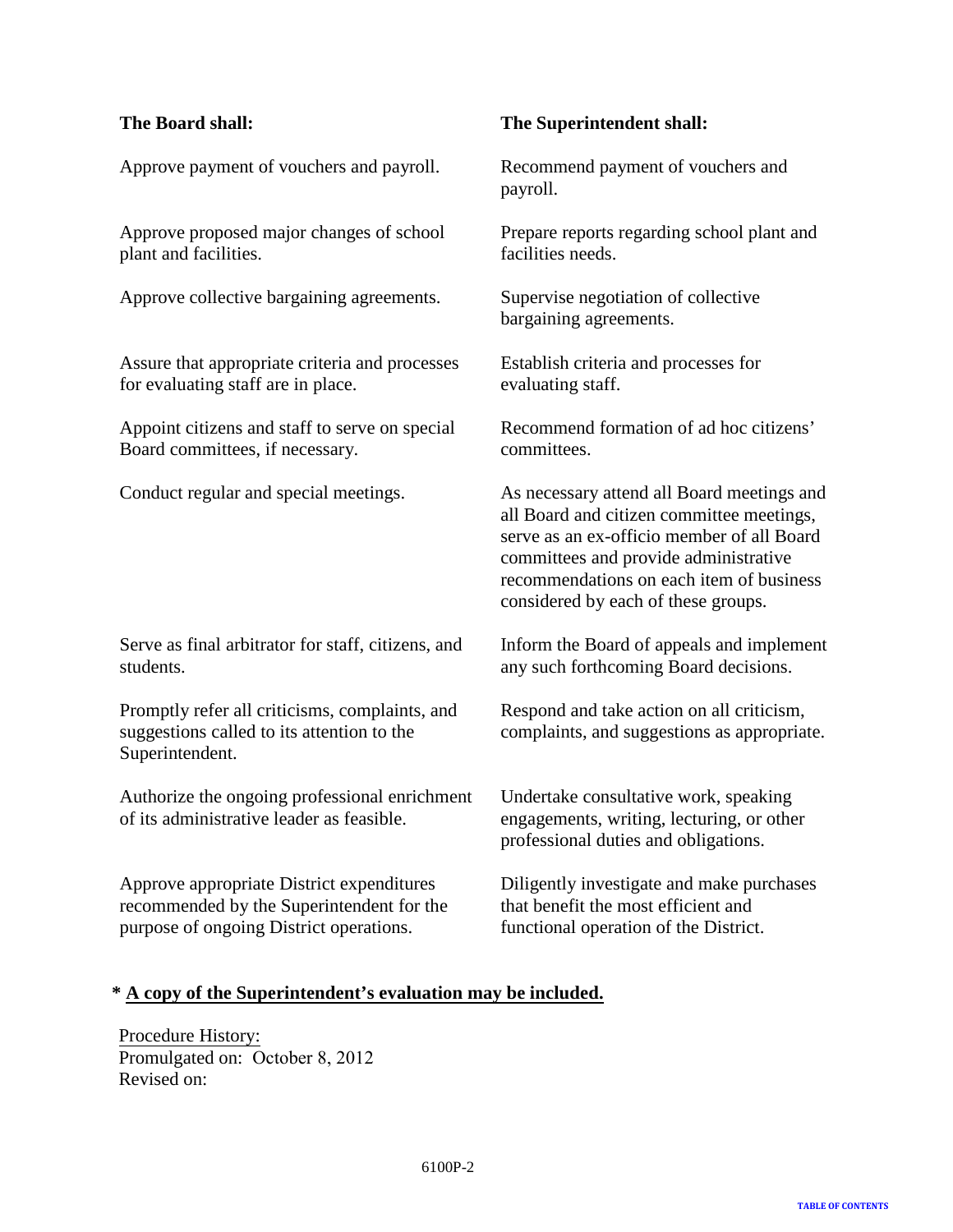# <span id="page-6-0"></span>**ADMINISTRATION 6200**

#### District Organization

The Superintendent shall develop an organizational chart indicating the channels of authority and reporting relationships for school personnel. These channels should be followed, and no level should be bypassed, except in unusual circumstances. Unless otherwise approved by the Superintendent, or (in the case of a Superintendent's relationship), by the Board, no supervisory status shall exist when the supervisor and subordinate maintain a romantic relationship.

The organization of District positions of employment for purposes of supervision, services, leadership, administration of Board policy, and all other operational tasks shall be on a "line and staff" basis. District personnel occupying these positions of employment shall carry out their duties and responsibilities on the basis of line and staff organization.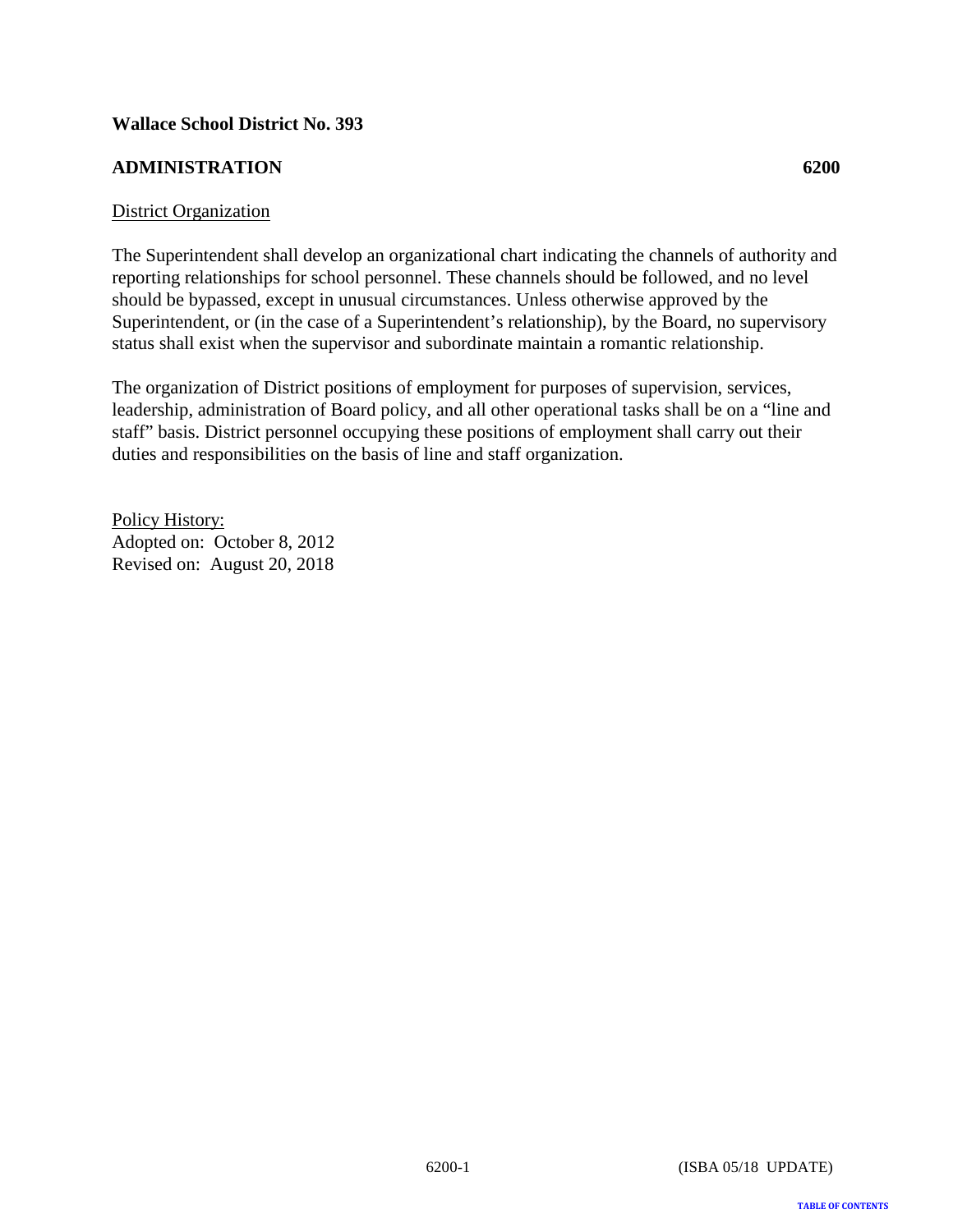#### <span id="page-7-0"></span>**ADMINISTRATION 6300**

#### Duties and Qualifications of Administrative Staff Other Than Superintendent

#### Duty and Authority

As authorized by the Superintendent, administrative staff shall have full responsibility for the day-to-day administration of the area to which they are assigned. Administrative staff are governed by the policies of the District and are responsible for implementing the administrative procedures that relate to their assigned responsibilities.

Each administrator's duties and responsibilities shall be listed in the job description for that position.

#### Qualifications

All administrative personnel shall have a valid certificate and appropriate endorsements issued by the State Board of Education, and other qualifications as specified in the position's job description.

#### Administrative Work Year

The administrators' work year shall be the same as the District's fiscal year, unless otherwise stated in the employment agreement. In addition to legal holidays, the administrators shall have vacation periods as approved by the Superintendent.

#### Compensation and Benefits

All administrators shall be placed on a written contract approved by the State Superintendent of Public Instruction.

Legal Reference: I.C. § 33-513 Professional Personnel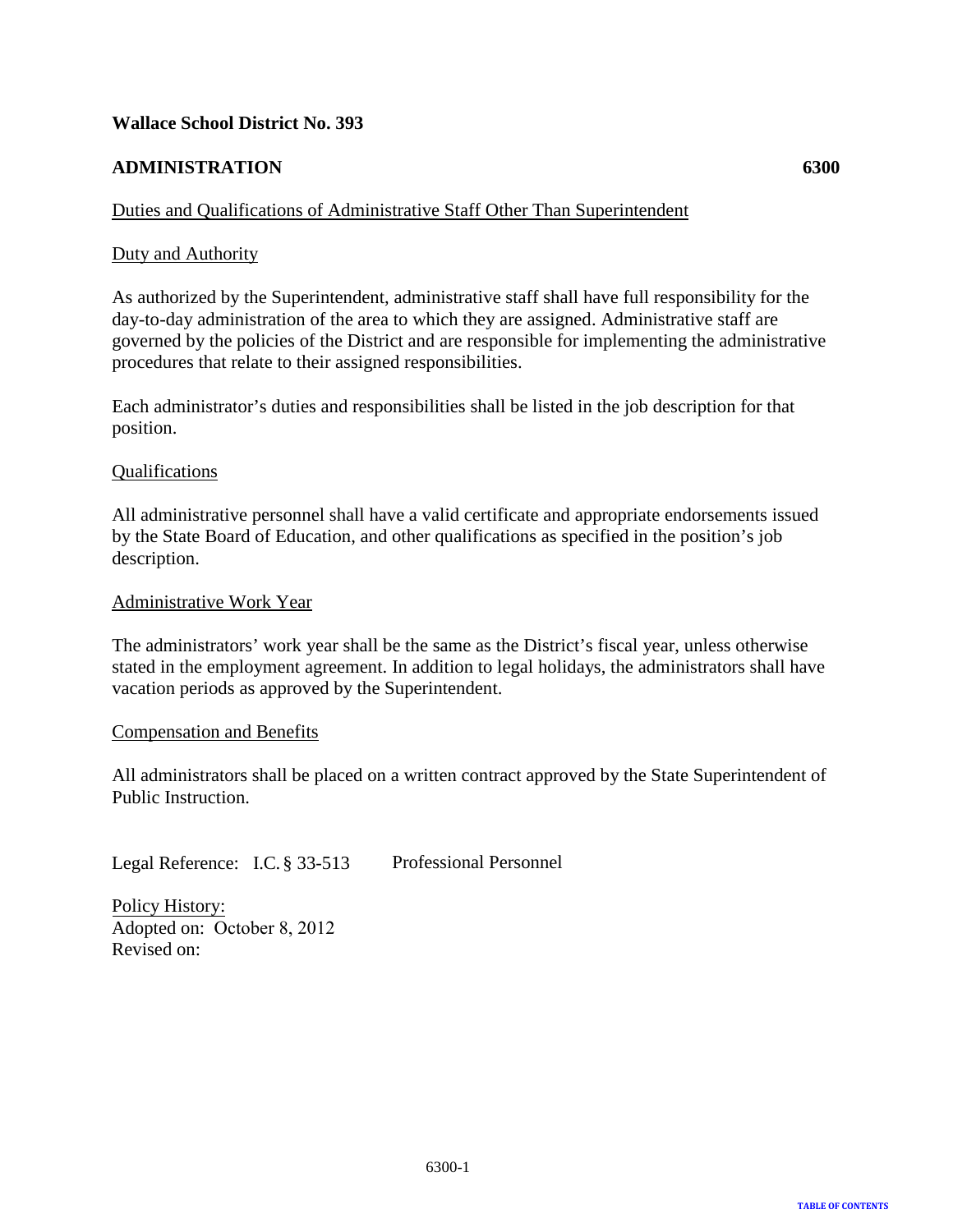#### <span id="page-8-0"></span>**ADMINISTRATION 6310**

Time taken from the regularly assigned work schedule for such paid activities as consulting, college teaching, lecturing, etc., shall be subject to prior approval by the Superintendent.

The amount of time lost to the District will be, but is not restricted to be:

- 1. Deducted from vacation time;
- 2. Granted as additional personal leave as specified by Board policy; or
- 3. Prorated to a dollar amount and that amount deducted from the next regularly scheduled pay period.

Time taken from the regularly assigned work schedule for non-paid activities shall follow the format established above.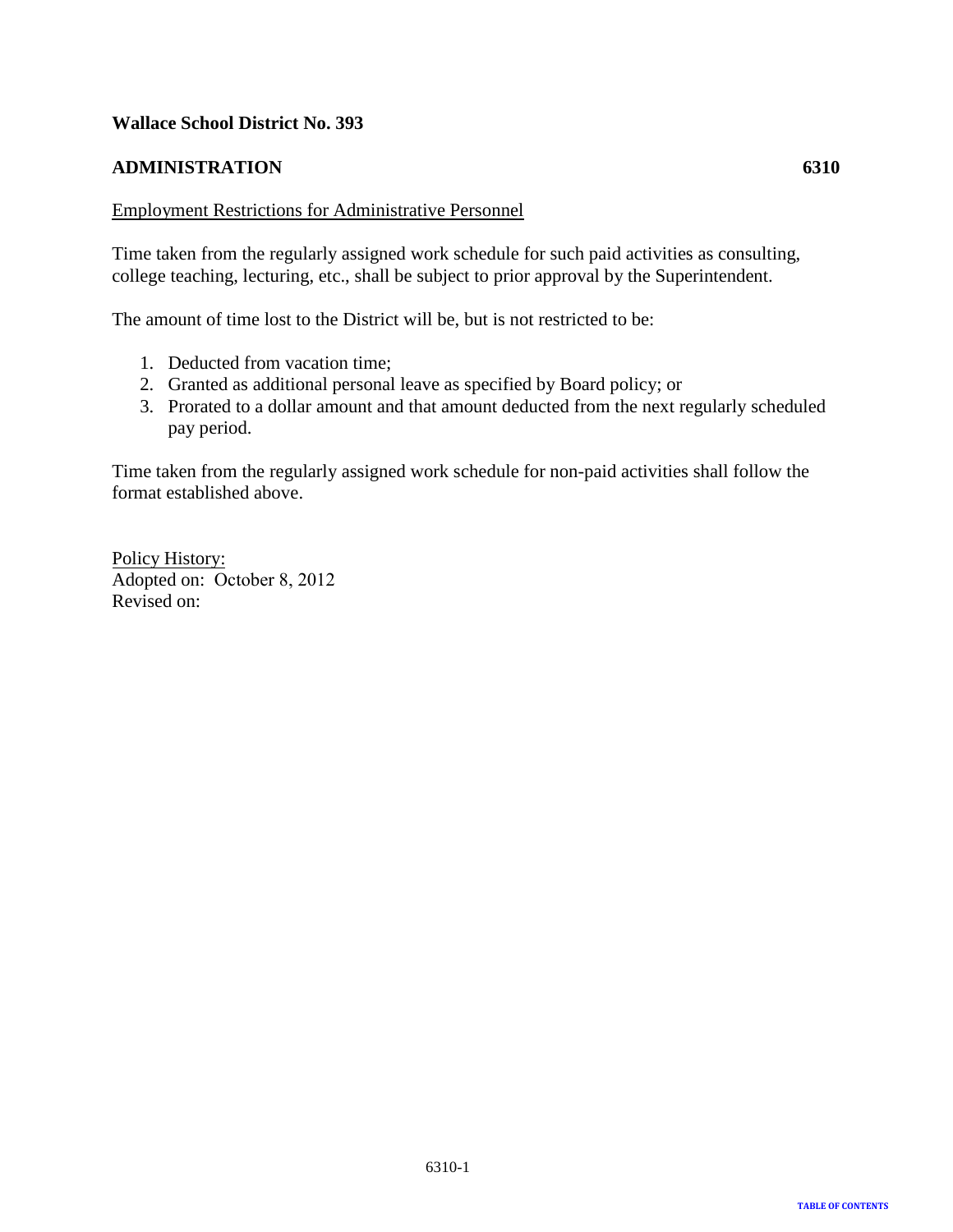#### <span id="page-9-0"></span>**ADMINISTRATION 6320**

#### Evaluation of Administrative Staff

Each administrator shall be evaluated annually in order to provide guidance and direction to the administrator in the performance of his or her assignment. Such evaluation shall be based on the job description, accomplishment of annual goals and performance objectives, and established evaluative criteria. Measures of growth in student achievement as determined by the Board and may be included as an optional measure on the evaluation.

The Superintendent shall establish procedures for the conduct of these evaluations. Near the beginning of the school year, the Superintendent shall inform the administrator of the criteria to be used for evaluation purposes, including the adopted goals for the District. Such criteria shall include performance statements dealing with leadership; administration and management; school financing; professional preparation; effort toward improvement; interest in students, staff, citizens, and programs; and staff evaluation.

Both staff members involved in the evaluation conference shall sign the written report and retain a copy for their records. The person being evaluated shall have the right to submit and attach a written statement to the evaluation within 10 days following the conference.

|  | Cross Reference: 6300 Duties and Qualifications of Administrative Staff Other Than |
|--|------------------------------------------------------------------------------------|
|  | Superintendent                                                                     |

| Legal Reference: I.C. $\S 33-513$ |                  | Professional Employees          |
|-----------------------------------|------------------|---------------------------------|
|                                   | I.C. $\S 33-518$ | <b>Employee Personnel Files</b> |

Policy History: Adopted on: October 8, 2012 Revised on: January 13, 2014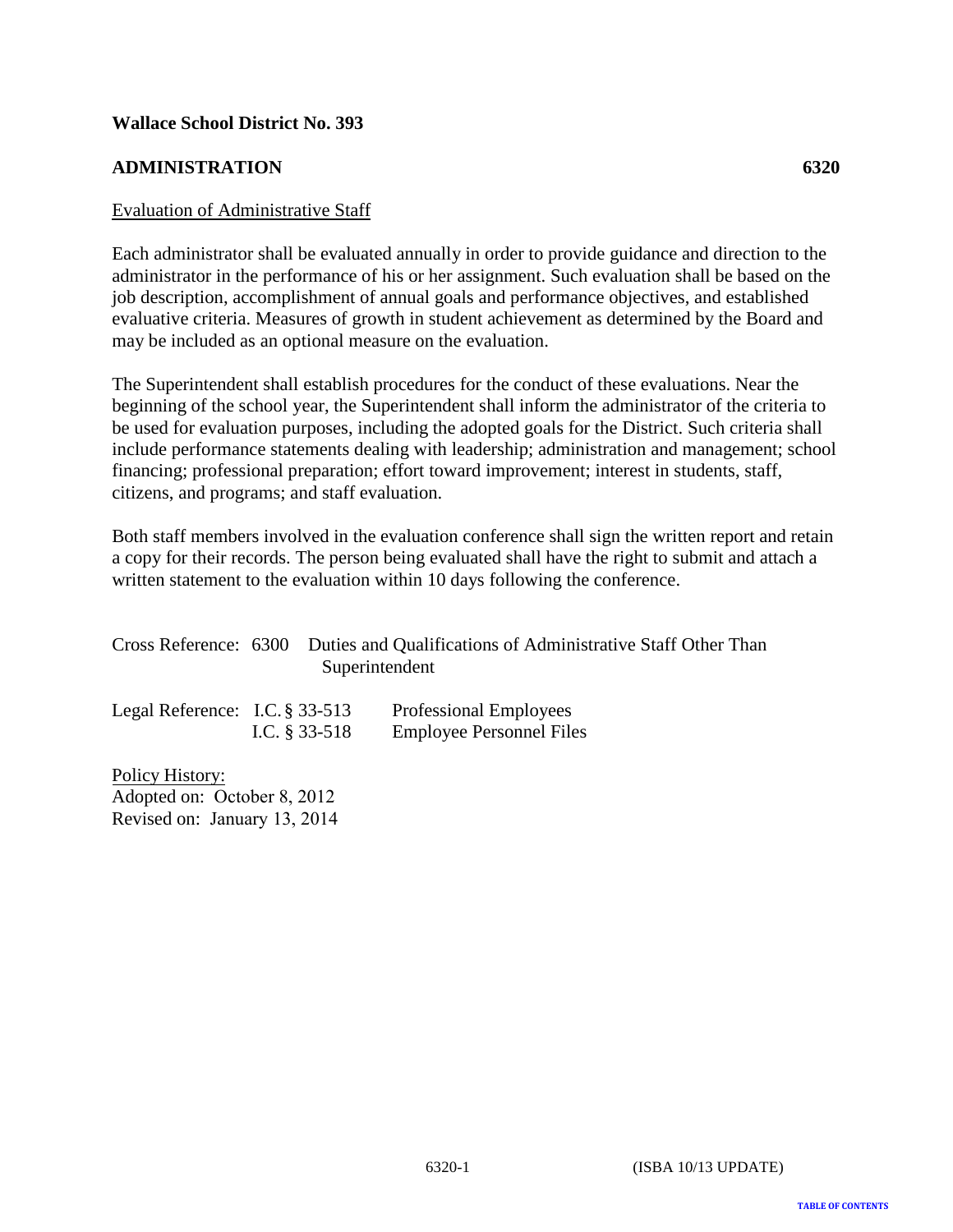#### <span id="page-10-0"></span>**ADMINISTRATION 6330**

#### Professional Growth and Development

The Board recognizes that training and study for administrators contribute to skill development necessary to better serve the needs of the District. Each year, the Superintendent should develop an administrative inservice program based upon the needs of the District, as well as the needs of individual administrators.

Administrative staff are encouraged to be members of and participate in professional associations which have as their purposes the upgrading of school administration and the continued improvement of education in general.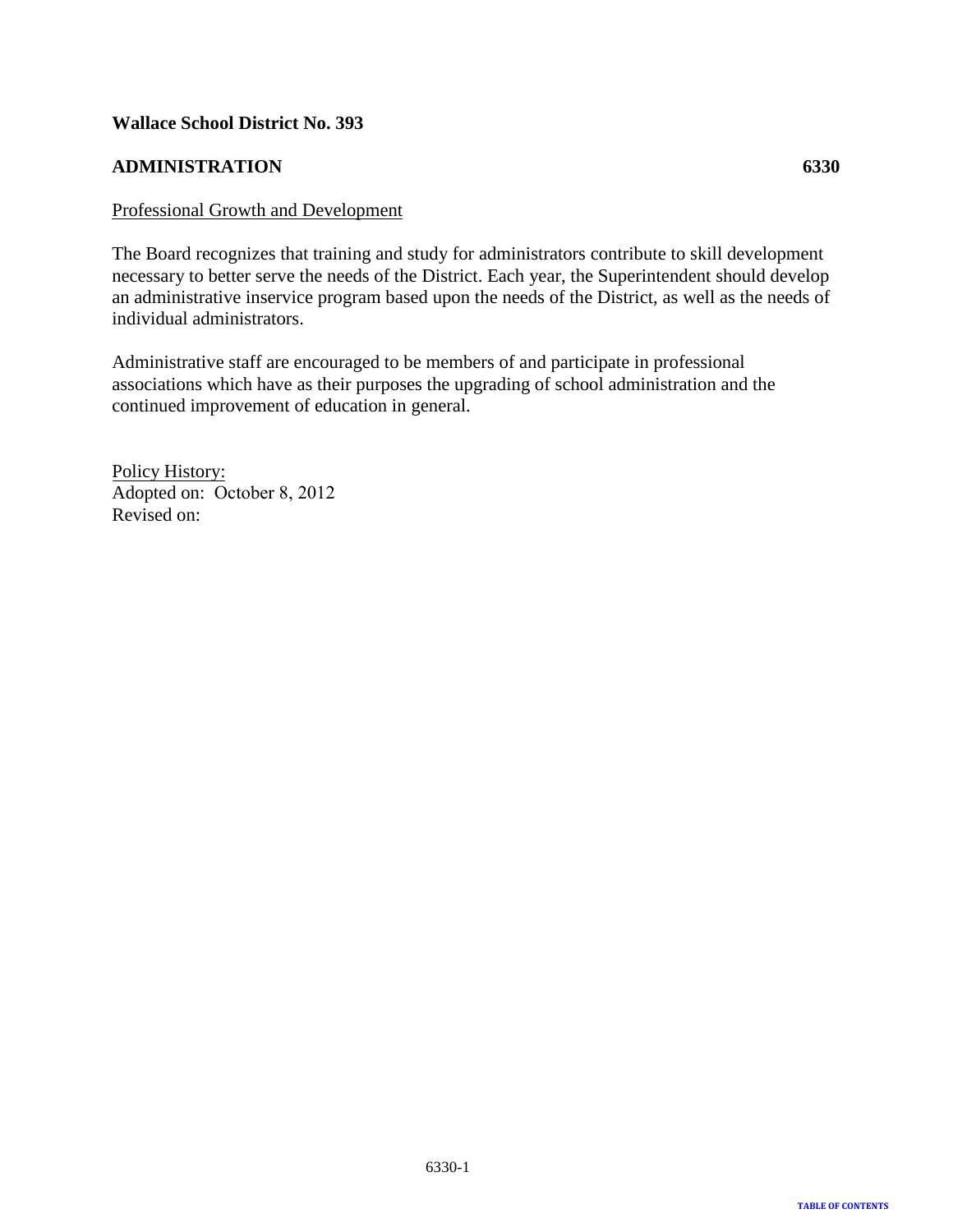# <span id="page-11-0"></span>**ADMINISTRATION 6400**

### Principals

Principals are the chief administrators of their assigned schools. The primary responsibility of principals is to supervise the operation and management of their assigned schools. They shall be under the direct supervision of the Superintendent. The majority of the principals' time shall be spent on curriculum and staff development through formal and informal activities establishing clear lines of communication regarding the school rules, accomplishments, practices, and policies with parents, students, and teachers. Principals are responsible for management of their staff, maintenance of the facility and equipment, administration of the educational program, control of the students attending the school, management of the school's budget, and communication between the school and the community.

#### Evaluation of Principals

Each principal shall receive at least one written evaluation to be completed no later than June  $1<sup>st</sup>$  for each annual contract year of employment. Each principal evaluation shall use multiple measures that are research based and aligned to the State minimum standards based on the Interstate School Leaders Licensure Consortium (ISLLC) standards and include proof of proficiency in conducting teacher evaluations using the State's adopted model, the *Charlotte Danielson Framework for Teaching Second Edition*.

The process of developing criteria and procedures for principal evaluations will allow opportunities for input from stakeholders, including the Board, administrators, teachers, and parents/guardians.

#### Evaluation Objectives

The District's Principal Evaluation Program is designed to:

- 1. Maintain or improve each principal's job satisfaction and morale by letting him or her know that the Superintendent is interested in his or her job progress and personal development;
- 2. Serve as a systematic guide for planning each principal's further training and professional development;
- 3. Assure considered opinion of a principal's performance and focus maximum attention on achievement of assigned duties;
- 4. Assist in determining and recording special talents, skills, and capabilities that might otherwise not be noticed or recognized;
- 5. Assist in planning personnel moves and placements that will best utilize each principal's capabilities;
- 6. Provide an opportunity for each principal to discuss job problems and interests with the Superintendent; and
- 7. Assemble substantiating data for use as a guide, although not necessarily the sole governing factor, for such purposes as wage adjustments, promotions, disciplinary action, and termination.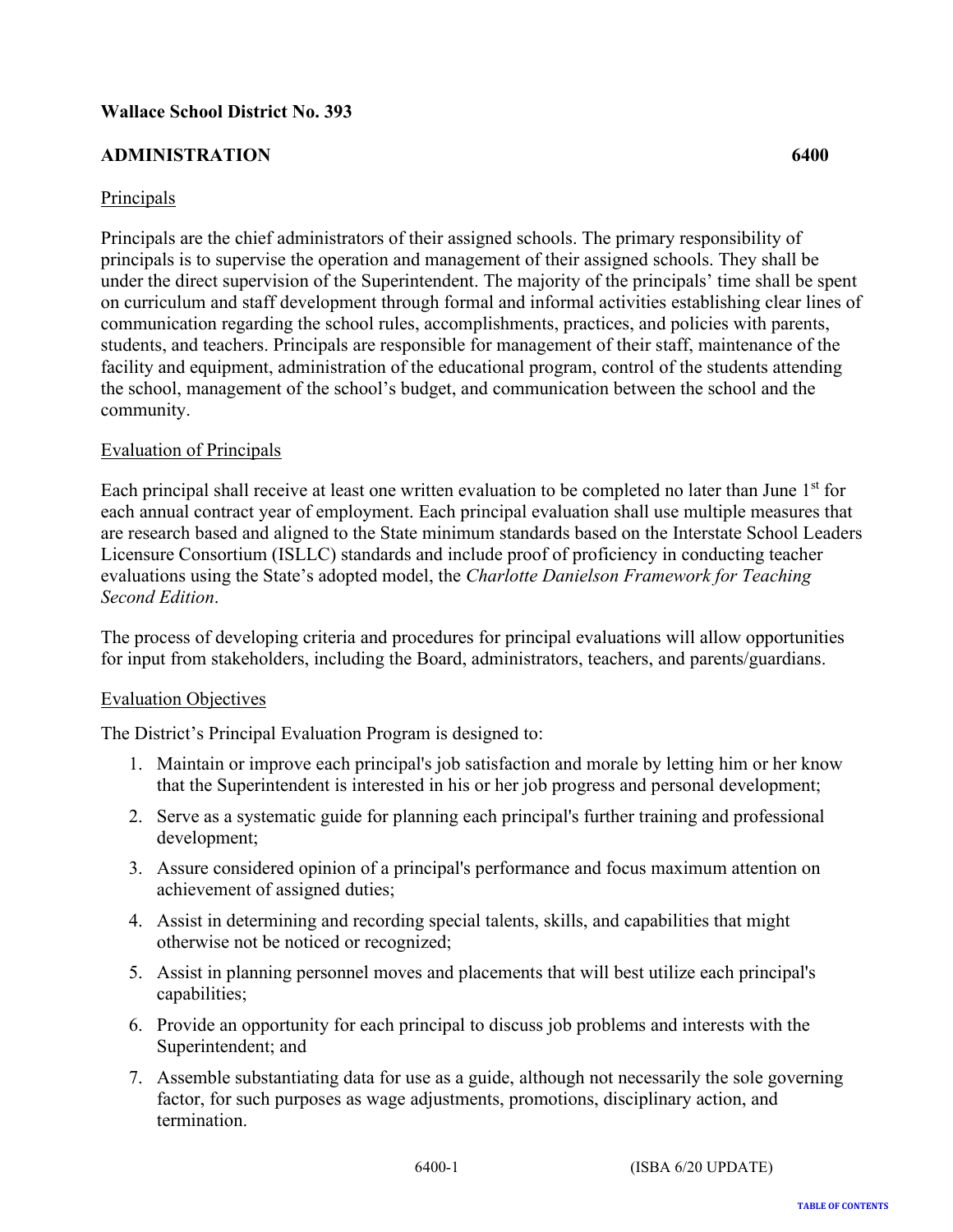# Responsibility

The Superintendent shall have the responsibility for administrating and monitoring the District's Principal Evaluation Program and will ensure the fairness and efficiency of its execution, including:

- 1. Creating and implementing a plan for ongoing training and professional development and the funding thereof for principals in the District's Performance Evaluation Program, including evaluation standards, forms, procedures, and processes and a plan for collecting and using data gathered from evaluation;
- 2. Creating a plan for ongoing review of the District's Principal Evaluation Program that includes stakeholder input from teachers, Board Members, administrators, parents/guardians, and other interested parties;
- 3. Creating a procedure for remediation for principals that receive evaluations indicating that remediation would be an appropriate course of action;
- 4. Creating an individualized evaluation rating system for how principal evaluations will be used to identify proficiency and record growth over time with a minimum of four rankings used to differentiate performance of principals including:
	- A. Unsatisfactory being equal to a rating of 1;
	- B. Basic being equal to a rating of 2;
	- C. Proficient being equal to a rating of 3; and
	- D. Distinguished being equal to a rating of 4.
- 5. Completing Principal Evaluation annually, ensuring proper safeguards, and filing completed evaluations.

The individuals assigned this responsibility shall have received training in administrator evaluations based on the statewide framework for evaluations.

### Written Evaluation

A written summative evaluation will be completed for each principal by the Superintendent no later than June  $1<sup>st</sup>$  for each annual contract year of employment. A copy will be given to the principal. The original will be retained by the Superintendent. The evaluation shall be reviewed annually and revised as necessary to indicate any significant changes in duties or responsibilities. The evaluation is designed to increase planning and relate performance to assigned responsibilities through joint understanding between the Superintendent and the principal as to the job description and major performance objectives.

The evaluation will identify the sources of data used in conducting the evaluation. Proficiency in conducting observations and evaluating effective teacher performance shall be included as one source of data.

#### Evaluation Measures and Criteria

**Professional Practice:** Principals must receive an evaluation in which a majority of the summative evaluation results are based on Professional Practice. All measures within the Professional Practice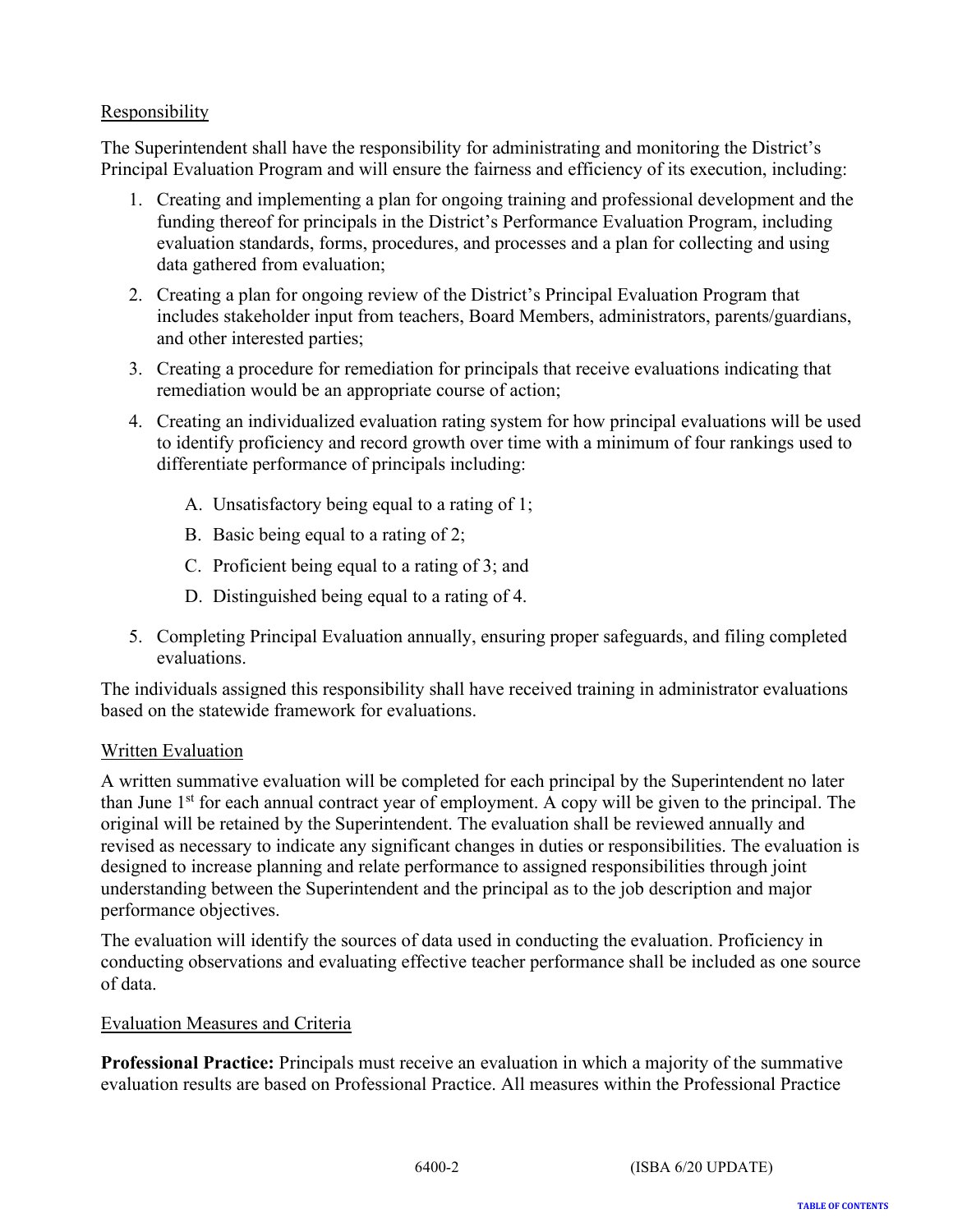portion of the evaluation must be aligned at a minimum to the following Domains and Components based upon the Idaho Standards for Effective Principals.

**Domain 1: School Climate:** The principal promotes the success of all students by advocating, nurturing, and sustaining a school culture and instructional program conducive to student learning and staff professional development. The principal articulates and promotes high expectations for teaching and learning while responding to diverse community interests and needs.

- 1. **School Culture:** The principal establishes a safe, collaborative, and supportive culture ensuring all students are successfully prepared to meet the requirements for tomorrow's careers and life endeavors;
- 2. **Communication:** The principal is proactive in communicating the vision and goals of the school or District, the plans for the future, and the successes and challenges to all stakeholders; and
- 3. **Advocacy**: The principal advocates for education, the District and school, teachers, parents, and students and engenders school support and involvement.

**Domain 2: Collaborative Leadership:** The principal promotes the success of all students by ensuring management of the organization, operations, and resources for a safe, efficient, and effective learning environment. In collaboration with others, he or she uses appropriate data to establish rigorous, concrete goals in the context of student achievement and instructional programs. The principal uses research and/or best practices in student achievement, instructional programs, and improving the education program.

- 1. **Shared Leadership:** The principal fosters shared leadership that takes advantage of individual expertise, strengths, and talents, and cultivates professional growth;
- 2. **Priority Management:** The principal organizes time and delegates responsibilities to balance administrative/managerial, educational, and community leadership priorities;
- 3. **Transparency:** The principal seeks input from stakeholders and takes all perspectives into consideration when making decisions;
- 4. **Leadership Renewal:** The principal strives to continuously improve leadership skills through professional development, self-reflection, and utilization of input from others; and
- 5. **Accountability:** The principal establishes high standards for professional, legal, ethical, and fiscal accountability for self and others.

**Domain 3: Instructional Leadership:** The principal promotes the success of all students by facilitating the development, articulation, implementation, and stewardship of a vision of learning that is shared and supported by the school community. The principal provides leadership for major initiatives and change efforts and uses research and/or best practices in improving the education program.

1. **Innovation:** The principal seeks and implements innovative and effective solutions that comply with general and special education law;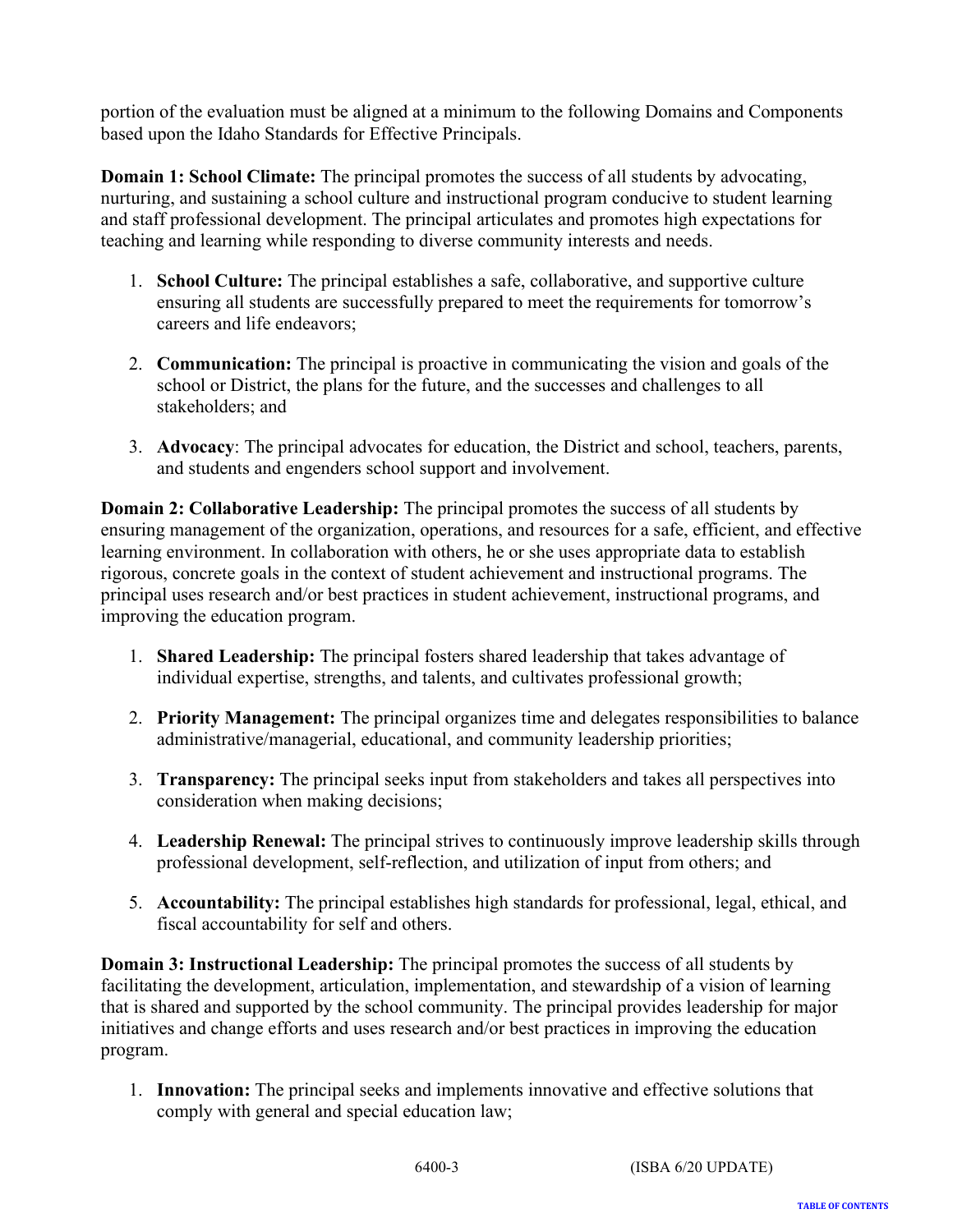- 2. **Instructional Vision**: The principal ensures that instruction is guided by a shared, researchbased instructional vision that articulates what students do to effectively learn;
- 3. **High Expectations:** The principal sets high expectation for all students academically, behaviorally, and in all aspects of student well-being;
- 4. **Continuous Improvement of Instruction:** The principal has proof of proficiency in assessing teacher performance based upon the Charlotte Danielson Framework for Teaching Second Edition and aligns resources, policies, and procedures toward continuous improvement of instructional practice guided by the instructional vision;
- 5. **Evaluation**: The principal uses teacher/principal evaluation and other formative feedback mechanisms to continuously improve teacher/principal effectiveness; and
- 6. **Recruitment and Retention**: The principal recruits and maintains a high quality staff.

The evaluation will also include at least one of the following as a measure to inform the Professional Practice portion:

- 1. Input received from parents or guardians;
- 2. Input received from students;
- 3. Input received from teachers; and/or
- 4. Portfolios.

The District has chosen 1, 2, 3 and 4 as its measure(s) to inform the Professional Practice portion. The Board shall determine the manner and weight of parental input, student input, teacher input, and/or portfolios on the evaluation.

**Student Achievement:** Part of the evaluation must be based on multiple objective measures of growth in measurable student achievement as defined in Section 33-1001, Idaho Code. This portion of the evaluation may be calculated using current and/or the immediate past year's data and may use one or both years of data. Growth in student achievement may be considered as an optional measure for all other school-based and District-based administrators, as determined by the Board.

### Proof of Proficiency in Teacher Evaluations

Proof of proficiency in evaluating teacher performance shall be required of all individuals assigned the responsibility for appraising, observing, or evaluating certificated personnel performance. The individuals assigned this responsibility shall have received training in administrator evaluations based on the statewide framework for evaluations.

### Communicating Evaluation Results

Each evaluation shall include a meeting between the Superintendent and principal wherein the Superintendent will:

1. Discuss the evaluation with the principal, emphasizing strong and weak points in job performance. Commend the principal for a job well done if applicable and discuss specific corrective action if warranted. Recommendations should specifically state methods to correct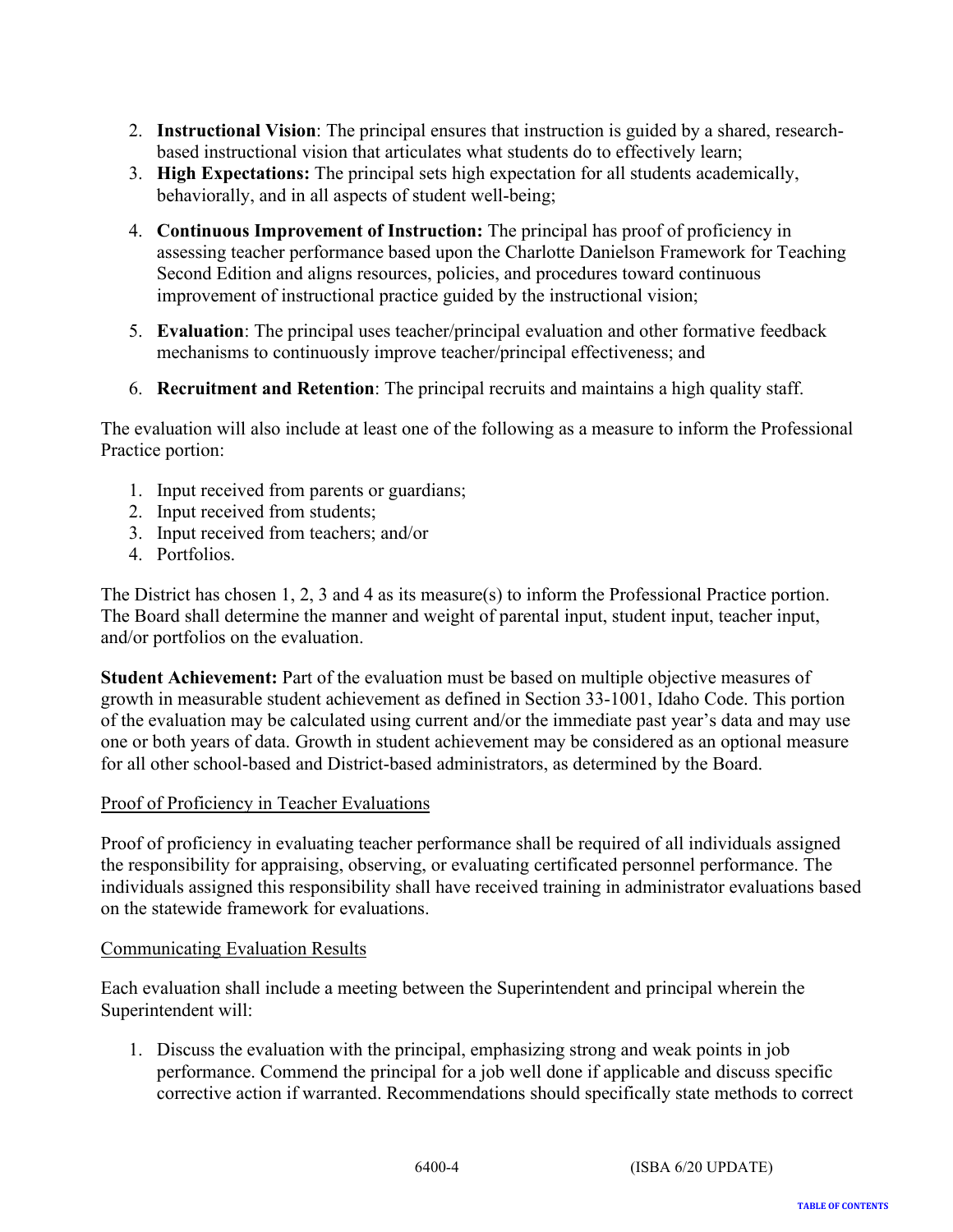weaknesses. Set mutual goals for the principal to reach before the next performance evaluation.

2. Allow the principal to make any written comments he or she desires. Inform the principal that he or she may turn in a written rebuttal/appeal of any portion of the evaluation within seven days and outline the process for rebuttal/appeal. Have the principal sign the evaluation indicating that he or she has been given a copy.

# Rebuttal/Appeal

Within seven days from the date of the evaluation meeting with the Superintendent the principal may file a written rebuttal/appeal of any portion of the evaluation. The written rebuttal/appeal shall state the specific content of the evaluation with which the principal disagrees, a statement of the reason(s) for disagreement, and the amendment to the evaluation requested.

If a written rebuttal/appeal is received by the Superintendent within seven days, the Superintendent shall provide the principal with a written response within ten working days either amending the evaluation as requested by the principal or stating the reason(s) why the Superintendent will not be amending the evaluation as requested.

If the Superintendent chooses to amend the evaluation as requested by the principal then the amended copy of the evaluation will be provided to, and signed by, the principal and retained in the principal's personnel file.

If the Superintendent chooses not to amend the evaluation as requested by the principal then the evaluation along with the written rebuttal/appeal, and the Superintendent's response, if any, will be retained in the principal's personnel file.

### Action

Each evaluation will include identification of the actions, if any, available to the District as a result of the evaluation as well as the procedure(s) for implementing each action. Available actions include, but are not limited to, recommendations for renewal of employment, non-renewal of employment, probation, and others as determined. Should any action be taken as a result of an evaluation to not renew a principal's contract the District will comply with the requirements and procedures established by State law.

### Records

Permanent records of each principal evaluation will be maintained in the principal's personnel file. All evaluation records, including rebuttal/appeal documentation, will be kept confidential within the parameters identified in State and federal law regarding the right to privacy.

### Reporting

Any subsequent changes to the District's evaluation plan shall be resubmitted to the State Department of Education for approval. The District shall report the rankings of individual principal evaluations annually to the State Department of Education.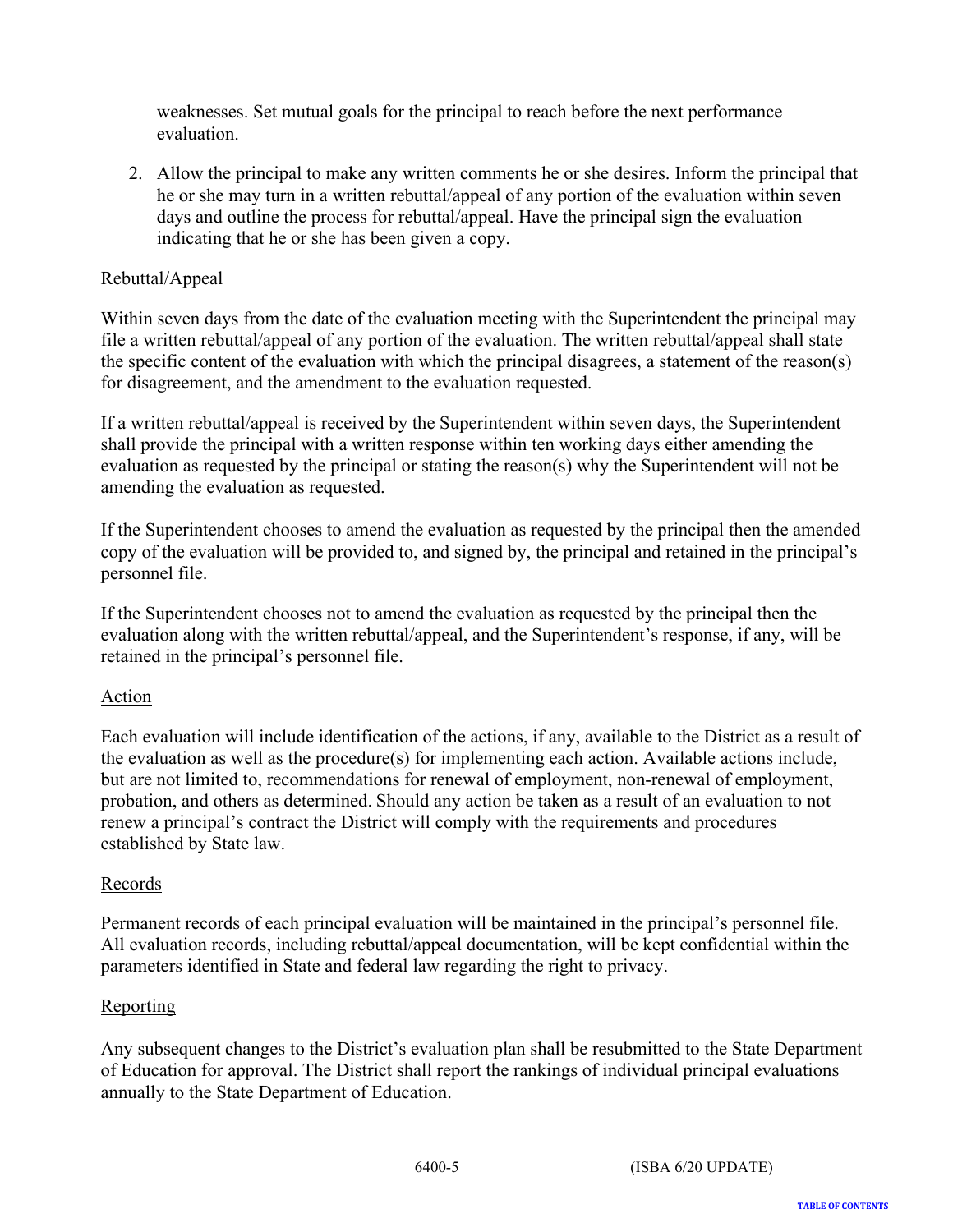| Legal Reference: I.C. $\S$ 33-513 |                    | Professional Personnel                              |
|-----------------------------------|--------------------|-----------------------------------------------------|
|                                   | I.C. $\S$ 33-518   | <b>Employee Personnel Files</b>                     |
|                                   | I.C. $§$ 33-1001   | Definitions                                         |
|                                   | IDAPA 08.02.02.121 | Local District Evaluation Policy – School Principal |

Policy History:

Adopted on: October 8, 2012 Revised on: March 10, 2014 Revised on: July 14, 2014 Revised on: March 9, 2015 Revised on: February 13, 2017 Revised on: April 9, 2018 Revised on: January 11, 2021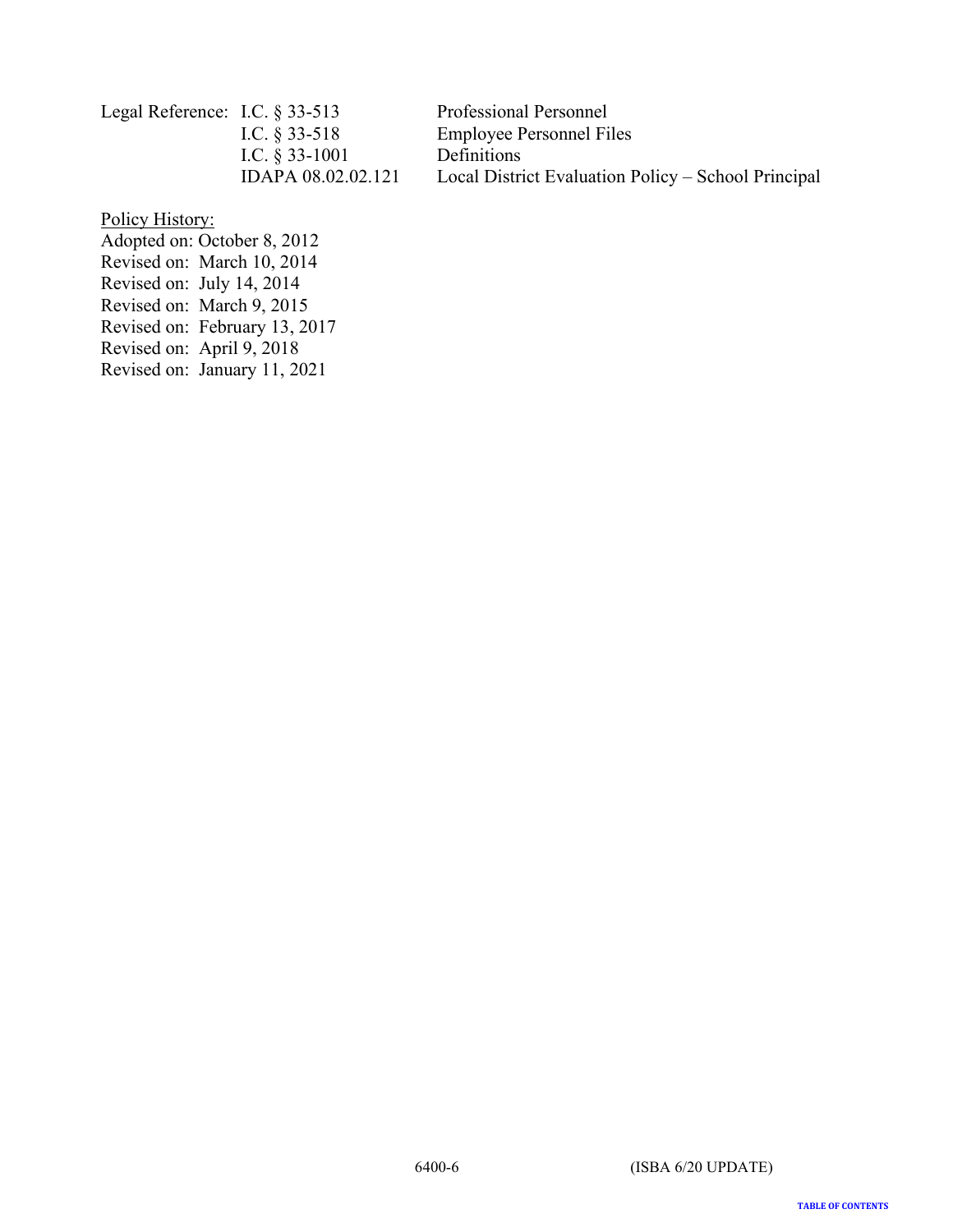#### <span id="page-17-0"></span>**PERSONNEL** 6400F

Parent or Guardian Input Form—Principal Evaluation

Principal:  $\blacksquare$ 

School Year:

#### **Instructions:**

- 1. Please complete the evaluation by circling the most appropriate number.
- 2. This form should be mailed to:

**Wallace School District No. 393 501 Western Ave. P.O. Box 267 Silverton, ID 83867**

- 3. Only one form should be completed by each parent for this principal for each school year.
- 4. If a parent has a concern or wishes to more directly address a specific issue, please understand that this form alone will not directly address the parental concern. The parent should raise the concern with the principal or Superintendent.
- 5. Please offer specific comments when possible. Specific comments will be considered in the preparation of the principal's evaluation and will aid both the District and the principal in addressing performance.

| <b>Area of Evaluation</b>                                                                             | Agree |          | <b>Disagree</b>     | Don't know |
|-------------------------------------------------------------------------------------------------------|-------|----------|---------------------|------------|
| 1. Works with parents, staff, and students in<br>development and promotion of the school's<br>vision. |       | Comment: | $1 \t2 \t3 \t4 \t5$ |            |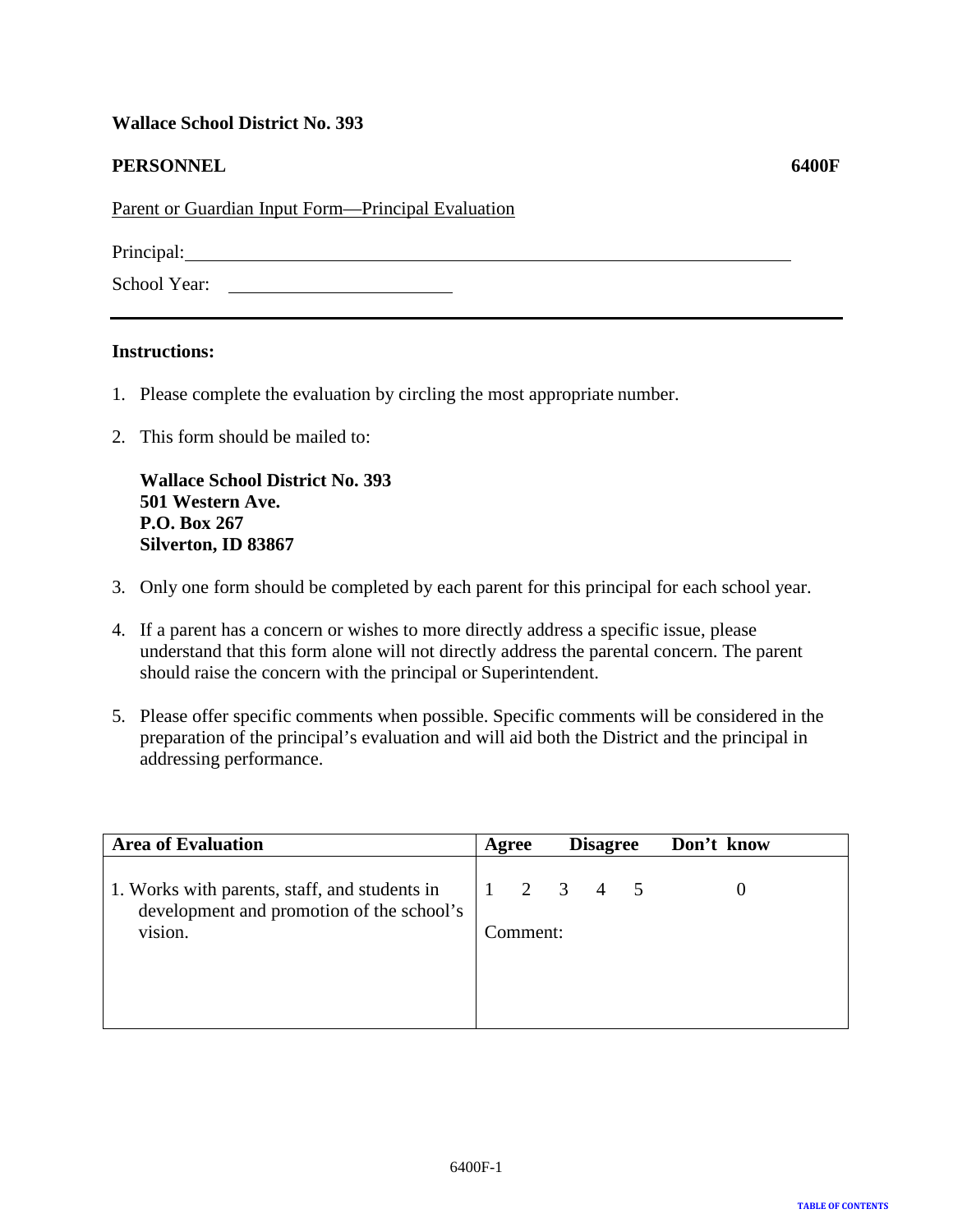| 2. Promotes and maintains high standards of<br>academic excellence for the performance of<br>students and staff. | $1 \quad 2 \quad 3$<br>5<br>$\overline{0}$<br>$\overline{4}$<br>Comment:                   |
|------------------------------------------------------------------------------------------------------------------|--------------------------------------------------------------------------------------------|
| 3. Manages all aspects of the school to ensure<br>a positive educational experience for all<br>students.         | $1 \quad$<br>$2 \quad 3$<br>$5\phantom{0}$<br>$\overline{4}$<br>$\overline{0}$<br>Comment: |
| 4. Listens to community members, parents,<br>and students and timely responds to their<br>concerns.              | $1 \quad 2 \quad 3$<br>$\overline{4}$<br>5<br>$\boldsymbol{0}$<br>Comment:                 |
| 5. Treats students and adults with respect.                                                                      | $2 \quad 3$<br>$\overline{4}$<br>5<br>1<br>$\overline{0}$<br>Comment:                      |
| 6. Communicates with community members<br>accurately.                                                            | $\mathbf{1}$<br>$\overline{2}$<br>3<br>$\overline{0}$<br>4<br>5<br>Comment:                |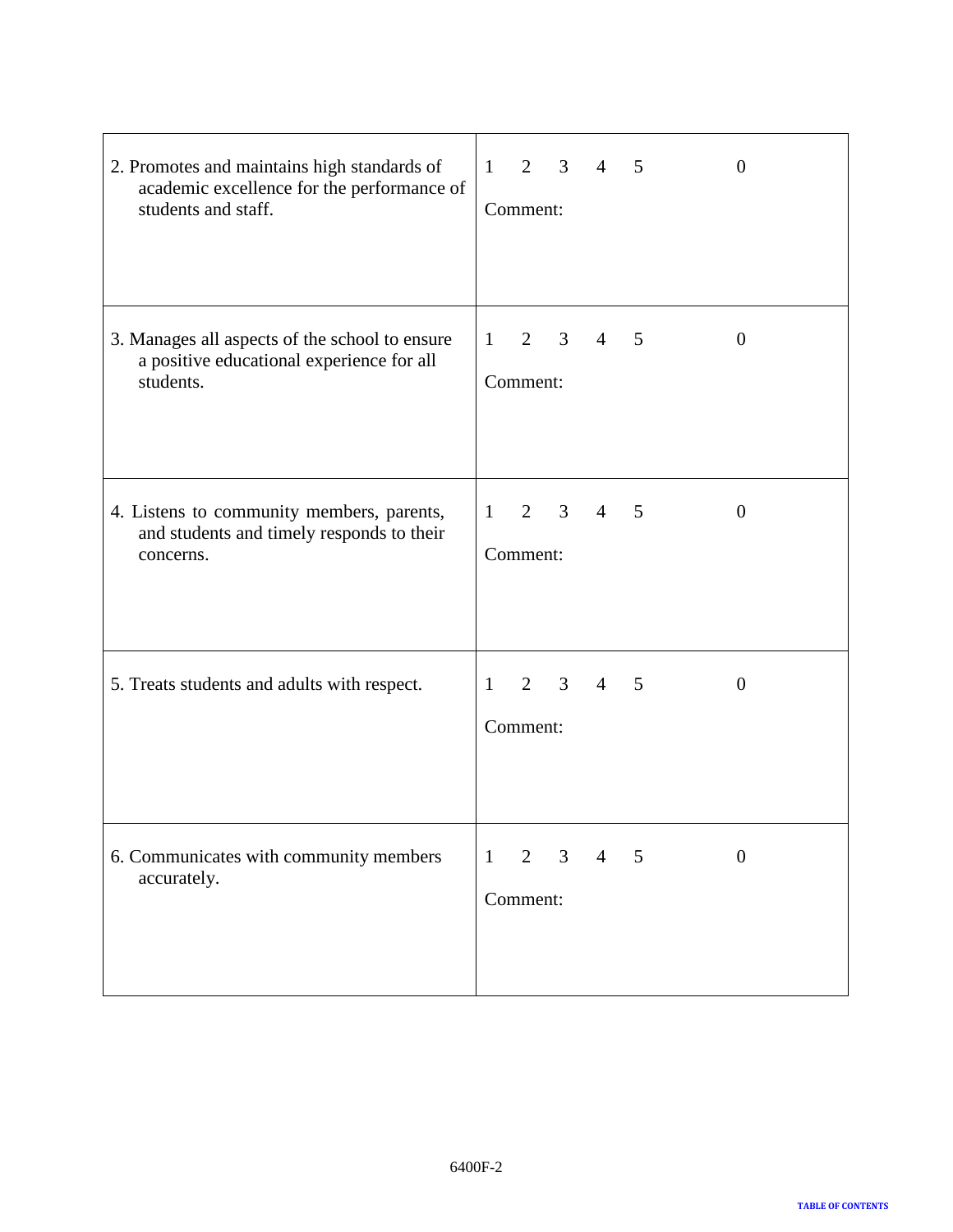| 7. Shows awareness/understanding of<br>developmental characteristics of different<br>age groups. Acts with an understanding of<br>social, racial, cultural, political, and<br>economic forces that influence a positive<br>school environment. | $1 \quad 2 \quad 3$<br>5<br>$\overline{4}$<br>$\theta$<br>Comment:                 |
|------------------------------------------------------------------------------------------------------------------------------------------------------------------------------------------------------------------------------------------------|------------------------------------------------------------------------------------|
| 8. Encourages parental involvement in the<br>educational process.                                                                                                                                                                              | $2 \quad 3$<br>$\mathbf{1}$<br>$\overline{4}$<br>5<br>$\overline{0}$<br>Comment:   |
| 9. Is a positive advocate for students.                                                                                                                                                                                                        | $2 \quad 3$<br>$\overline{4}$<br>$\mathbf{1}$<br>5<br>$\boldsymbol{0}$<br>Comment: |
| 10. Is a strong and visible leader of the school.                                                                                                                                                                                              | $1 \quad 2$<br>3 <sup>7</sup><br>$\overline{4}$<br>5<br>$\theta$<br>Comment:       |
| 11. Effectively coordinates school programs<br>that promote student involvement,<br>education, safety, growth, and development<br>of responsibility.                                                                                           | 2<br>3<br>$\mathbf{1}$<br>5<br>$\theta$<br>4<br>Comment:                           |